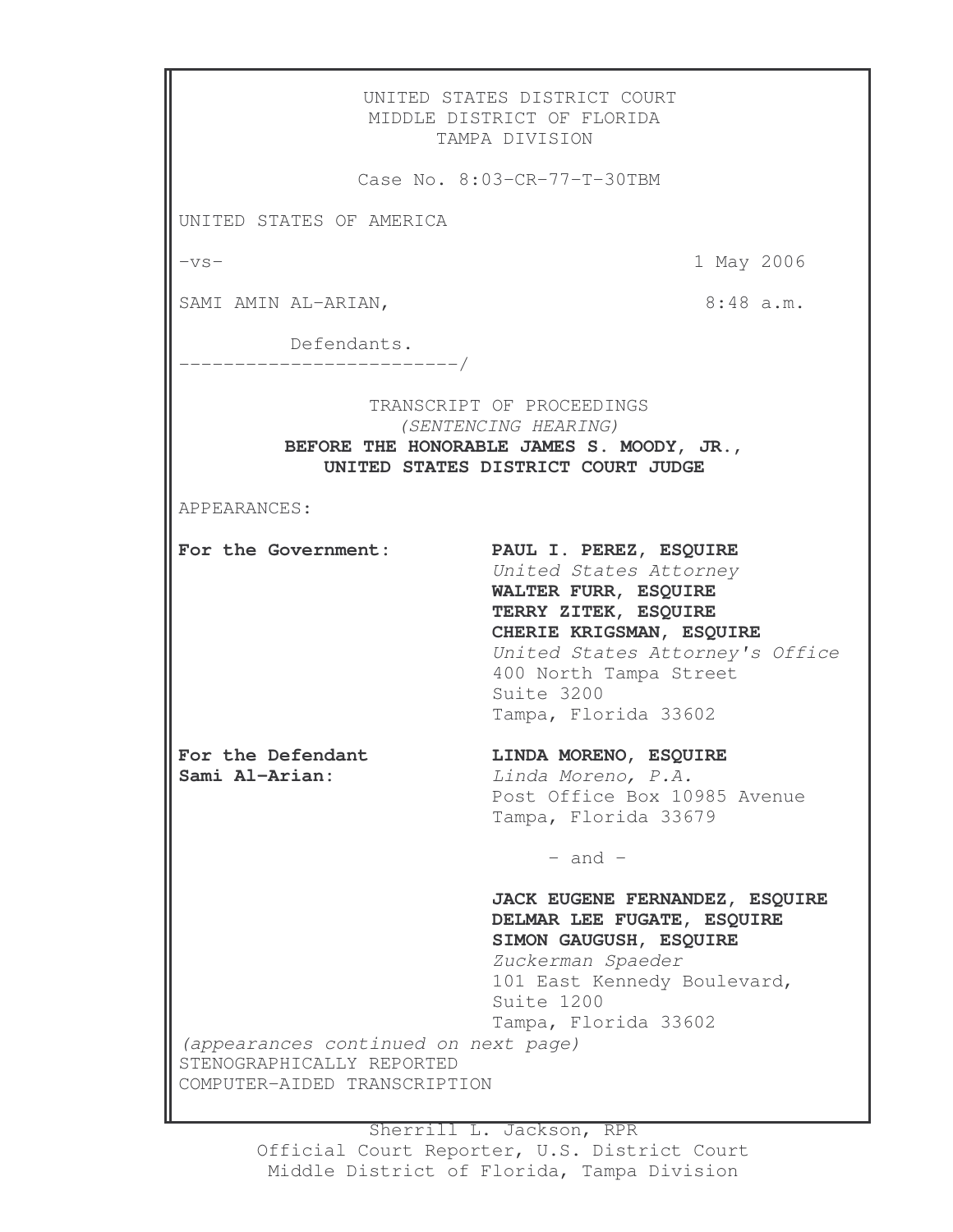| ALSO PRESENT: | SAMI AMIN AL-ARIAN (Defendant)<br>KERRY MYERS (FBI Case Agent)<br>CHARLOTTE BRAZIEL (FBI Agent)<br>CHRIS GRIFFITHS (Paralegal -<br>U.S. Attorney's Office)<br>SARA BOSWELL (Courtroom Deputy<br>Clerk)<br>FRANK DOHERTY (Court Security<br>Officer) |
|---------------|-----------------------------------------------------------------------------------------------------------------------------------------------------------------------------------------------------------------------------------------------------|
| REPORTED BY:  | SHERRILL LYNN JACKSON, RPR<br>Official Court Reporter<br>801 North Florida Avenue<br>Suite 13A<br>Tampa, Florida 33602<br>Phone: (813) 301-5041                                                                                                     |

## **I N D E X**

## Page

CERTIFICATE OF REPORTER................... 5

## **E X H I B I T S**

**(None marked or received)**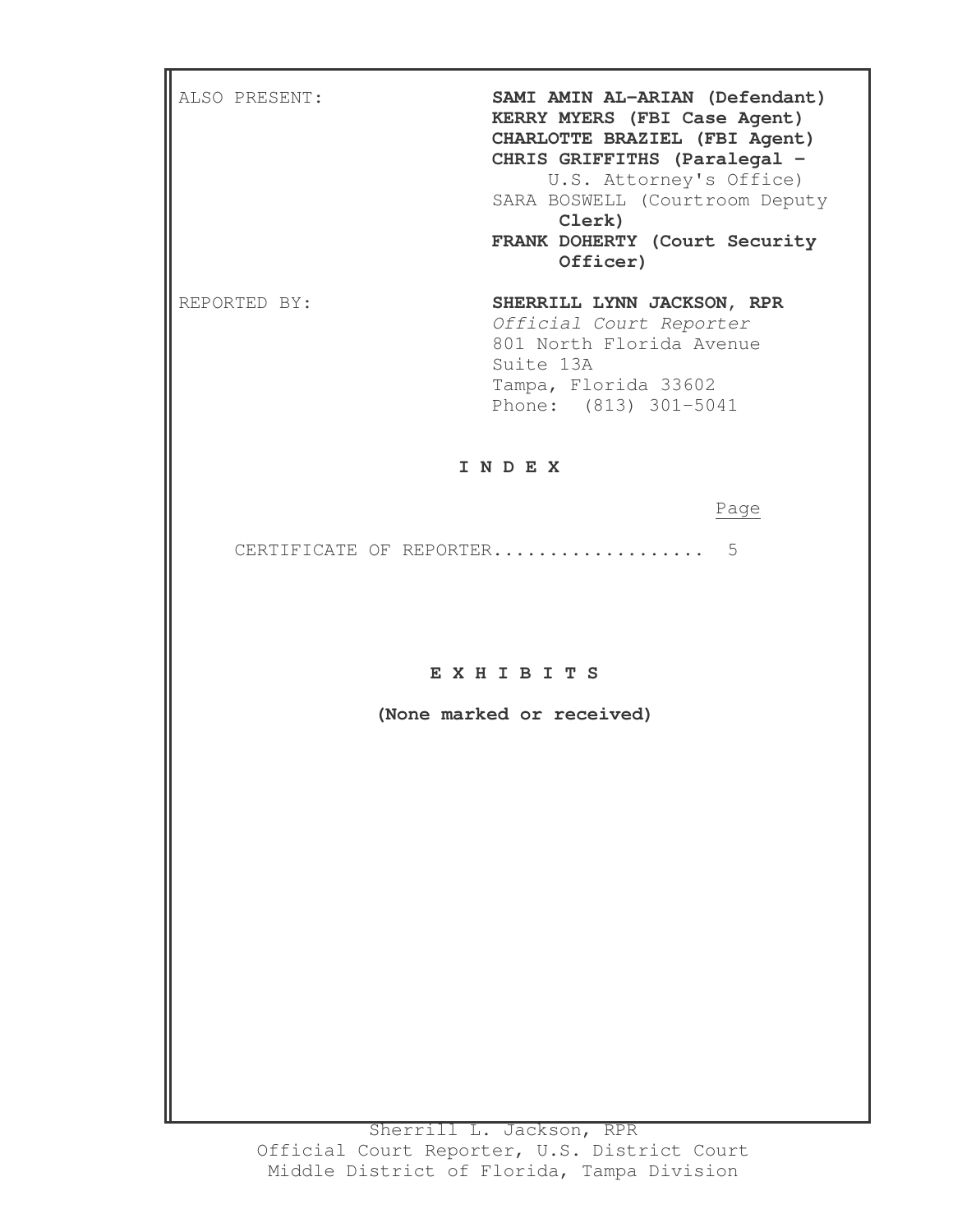| $\mathbf 1$    | (8:48 a.m.)<br>P R O C E E D I N G S                         |
|----------------|--------------------------------------------------------------|
| $\overline{2}$ |                                                              |
| 3              | THE COURT: Dr. Al-Arian, as usual, you speak very            |
| 4              | eloquently. I find it interesting that here in public in     |
| 5              | front of everyone you praised this country, the same country |
| 6              | that in private you referred to as "the great Satan"; but    |
| 7              | that's just evidence of how you operate in the face of your  |
| 8              | friends and neighbors.                                       |
| 9              | You are a master manipulator. You looked your                |
| 10             | neighbors in the eyes and said you had nothing to do with    |
| 11             | the Palestinian Islamic Jihad. This trial exposed that as a  |
| 12             | lie.                                                         |
| 13             | Your back-up claim is that your efforts were only            |
| 14             | to provide charities for widows and orphans. That, too, is   |
| 15             | a lie. The evidence was clear in this case that you were a   |
| 16             | leader of the Palestinian Islamic Jihad. You were on the     |
| 17             | board of directors and an officer, the secretary. Directors  |
| 18             | control the actions of an organization, even the PIJ; and    |
| 19             | you were an active leader.                                   |
| 20             | When Iran, the major funding source of the PIJ,              |
| 21             | became upset because the PIJ could not account for how it    |
| 22             | was spending its money, it was to your board of directors    |
| 23             | that it went to demand changes. Iran wanted its              |
| 24             | representative to have a say in how its money was spent.     |
| 25             | To stop that, you leaped into action. You offered            |
|                |                                                              |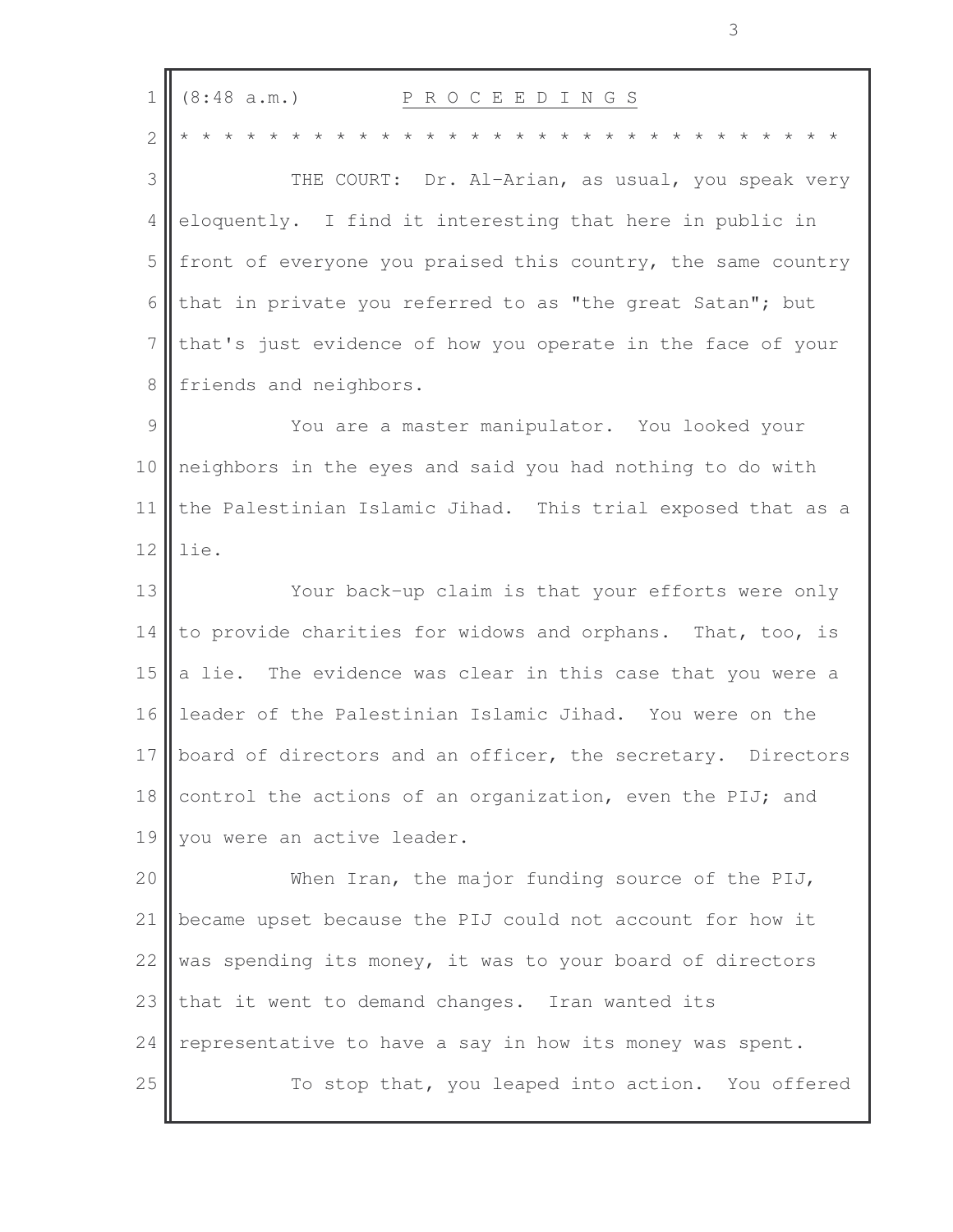1 to rewrite the bylaws of the organization. You proposed 2 that all PIJ funds be controlled by a three-person 3 committee, of which you would be one of the three. You made  $4$  calls to fellow directors all over the world to gather 5 support. This committee would account for Iran's money, all 6 to keep the money flowing.

7 But when it came to blowing up women and children 8 on buses, did you leap into action then? Did you offer to 9 form a committee to protect the innocent? Did you call your 10 fellow directors and enlist their aid in stopping the 11 bombing or even to stop the targeting of the innocent? No. 12 You lifted not one finger, made not one phone call. To the 13 contrary, you laughed when you heard about the bombings, 14 what you euphemistically call "operations." You even 15 pleaded for donations to pay for more such operations.

16 || I'll give a specific example: On January 22nd, 17 1995, in Beit Lid, there was a double suicide bombing 18 claimed by the PIJ. The bombings occurred at a busy bus 19 transfer station. People, including women and children,  $20$  were milling about waiting for their buses.

21 When one pulled up -- not a particular bus, a 22 random bus  $-$  the first bomb was detonated, killing 23 passengers and bystanders alike. The second bomber waited 24  $\parallel$  ten minutes or so and blew up the ambulance crews and other  $25$  bystanders who had rushed in to help the wounded and dying.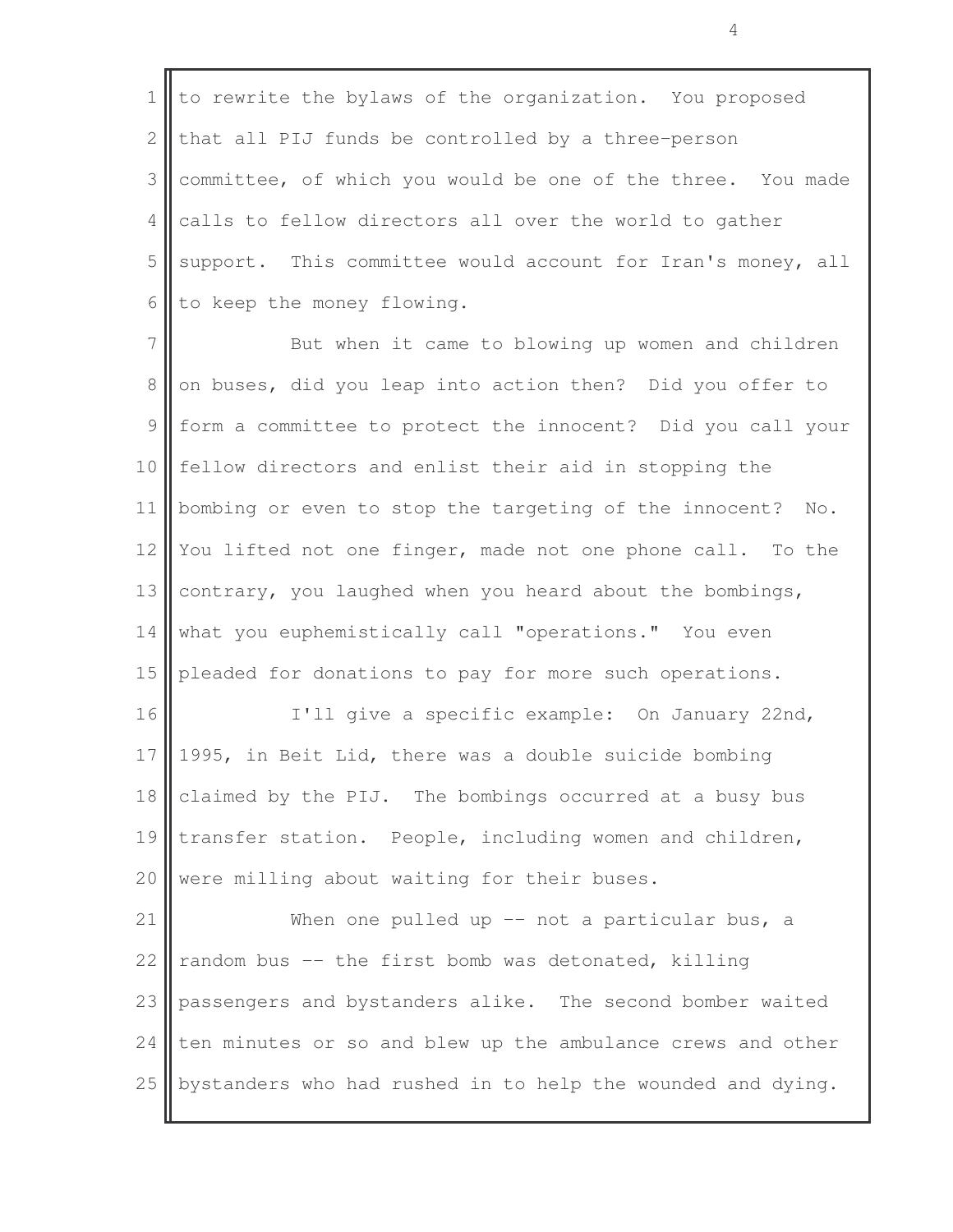1 || Anyone with even the slightest bit of human  $2 \parallel$  compassion would be sickened. Not you. You saw it as an 3 opportunity to solicit more money to carry out more 4 bombings.

5 You composed a letter to a member of the Kuwait 6 legislature. Your true attitude is best described by your  $7$  own words, and I quote: "The latest operation carried out 8 by the two mujahideen who were martyred for the sake of God  $9$  is the best guide and witness to what the believing few can 10 do in the face of Arab and Islamic collapse at the heels of 11 the Zionist enemy and in keeping the flame of faith, 12 steadfastness, and defiance glowing. I call upon you to try 13  $\parallel$  to extend true support of the jihad effort in Palestine so 14 that operations such as these can continue."

15 || And yet, still in the face of your own words, you 16 continue to lie to your friends and supporters, claiming to 17 abhor violence and to seek only aid for widows and orphans.

18 Your only connection to widows and orphans is that 19 you create them, even among the Palestinians; and you create 20  $\parallel$  them, not by sending your children to blow themselves out of 21 existence. No. You exhort others to send their children. 22  $\parallel$  Your children attend the finest universities this 23 country has to offer while you raise money to blow up the  $24$  children of others.

25 | You are indeed a master manipulator. \* \* \* \* \* \* \* \* \* \* \* \* \* \* \* \* \* \* \* \* \* \* \* \* \* \* \* \* \* \*